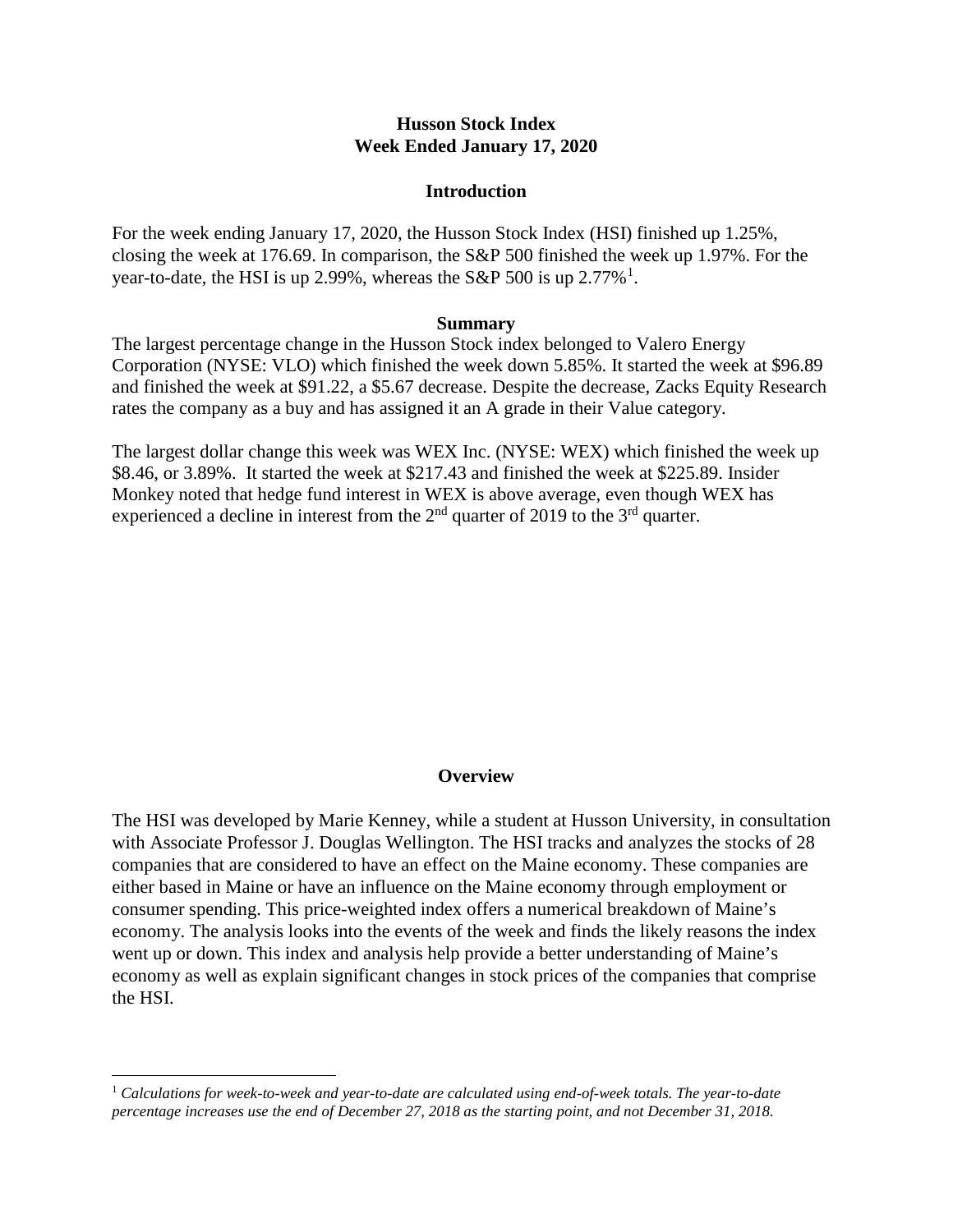| <b>Ticker</b><br><b>Symbol</b> | <b>Stock</b>                                | <b>Maine</b><br><b>Affiliation</b> | <b>Sector</b>                   |
|--------------------------------|---------------------------------------------|------------------------------------|---------------------------------|
| <b>AGR</b>                     | Avangrid, Inc.                              | Presence                           | <b>Utilities</b>                |
| <b>ANCUF</b>                   | <b>Alimentation Couche-Tard Inc Class B</b> | Presence                           | <b>Consumer Staples</b>         |
| <b>BAC</b>                     | <b>Bank of America Corporation</b>          | Presence                           | Financials                      |
| <b>BHB</b>                     | <b>Bar Harbor Bankshares</b>                | Maine-based                        | Financials                      |
| <b>CAC</b>                     | <b>Camden National Corporation</b>          | Maine-based                        | Financials                      |
| <b>CHTR</b>                    | Charter Communications, Inc.                | Presence                           | <b>Communications Services</b>  |
| CL                             | Colgate-Palmolive Company                   | Maine-based                        | <b>Consumer Staples</b>         |
| <b>DRI</b>                     | Darden Restaurants, Inc.                    | Presence                           | <b>Consumer Discretionaries</b> |
| <b>FNLC</b>                    | The First Bancorp, Inc.                     | Maine-based                        | Financials                      |
| <b>GD</b>                      | <b>General Dynamics Corporation</b>         | Presence                           | Industrials                     |
| <b>HLT</b>                     | Hilton Worldwide Holdings, Inc.             | Presence                           | <b>Consumer Discretionaries</b> |
| HD                             | The Home Depot, Inc.                        | Presence                           | <b>Consumer Discretionaries</b> |
| <b>ICCC</b>                    | <b>ImmuCell Corporation</b>                 | Maine-based                        | <b>Health Care</b>              |
| <b>IDXX</b>                    | IDEXX Laboratories, Inc.                    | Maine-based                        | <b>Health Care</b>              |
| LOW                            | Lowe's Companies, Inc.                      | Presence                           | <b>Consumer Discretionaries</b> |
| <b>MCD</b>                     | <b>McDonald's Corporation</b>               | Presence                           | <b>Consumer Discretionaries</b> |
| <b>NBN</b>                     | Northeast Bancorp                           | Maine-based                        | Financials                      |
| <b>PENN</b>                    | Penn National Gaming, Inc.                  | Presence                           | <b>Consumer Discretionaries</b> |
| <b>RAD</b>                     | Rite Aid Corporation                        | Presence                           | <b>Consumer Staples</b>         |
| TD                             | The Toronto-Dominion Bank                   | Presence                           | Financials                      |
| <b>TMUS</b>                    | T-Mobile US, Inc.                           | Presence                           | <b>Consumer Services</b>        |
| <b>UPS</b>                     | United Parcel Service, Inc.                 | Presence                           | Industrials                     |
| <b>UTX</b>                     | <b>United Technologies Corporation</b>      | Presence                           | Industrials                     |

# **Composition of the Husson Stock Index (HSI)**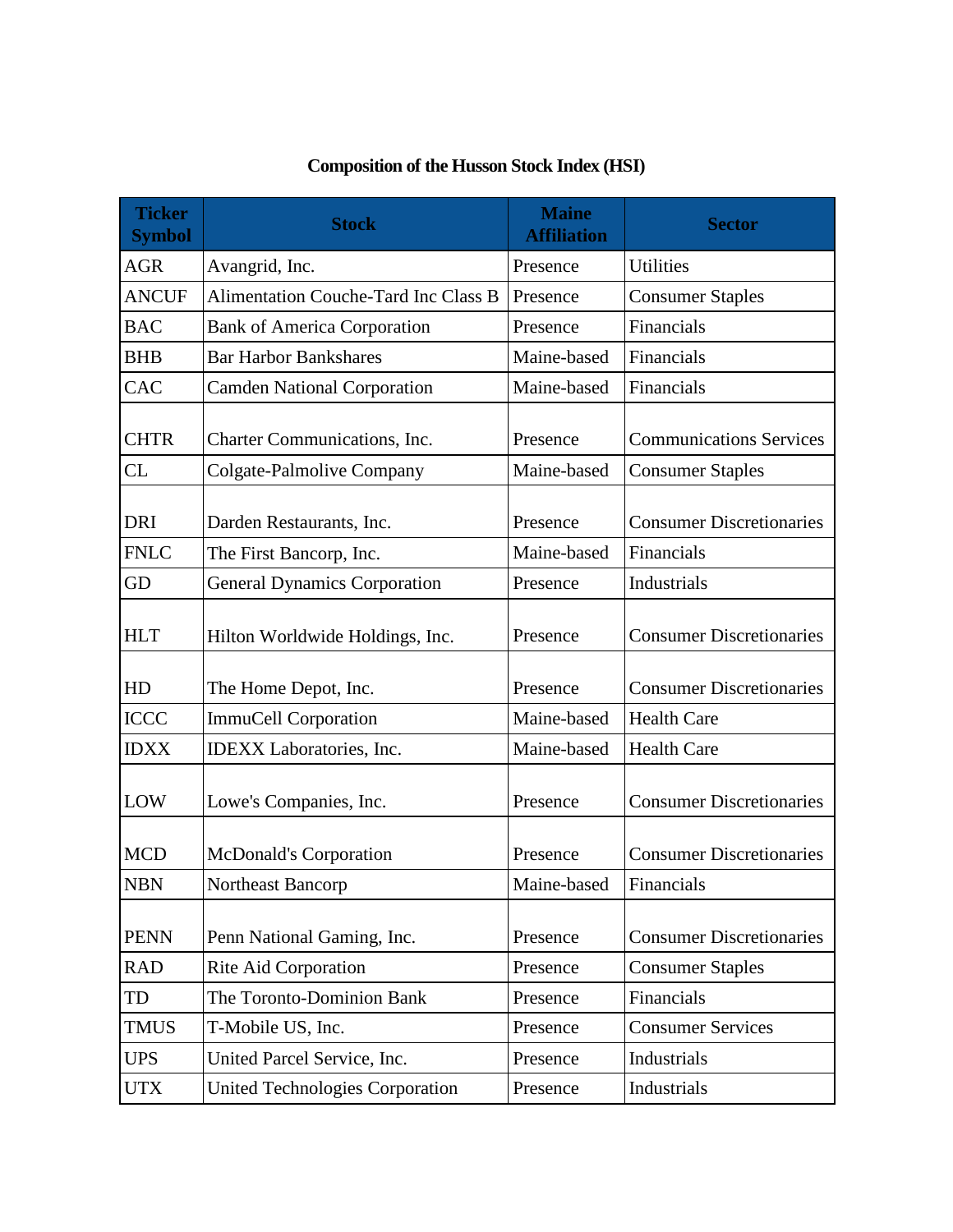| <b>UNM</b> | <b>Unum Group</b>                | Presence | Financials              |
|------------|----------------------------------|----------|-------------------------|
| <b>VLO</b> | <b>Valero Energy Corporation</b> | Presence | Energy                  |
| <b>WMT</b> | Walmart Inc.                     | Presence | <b>Consumer Staples</b> |
| <b>WEX</b> | WEX Inc.                         | Presence | Information Technology  |
| <b>WBA</b> | Walgreens Boots Alliance, Inc.   | Presence | <b>Consumer Staples</b> |